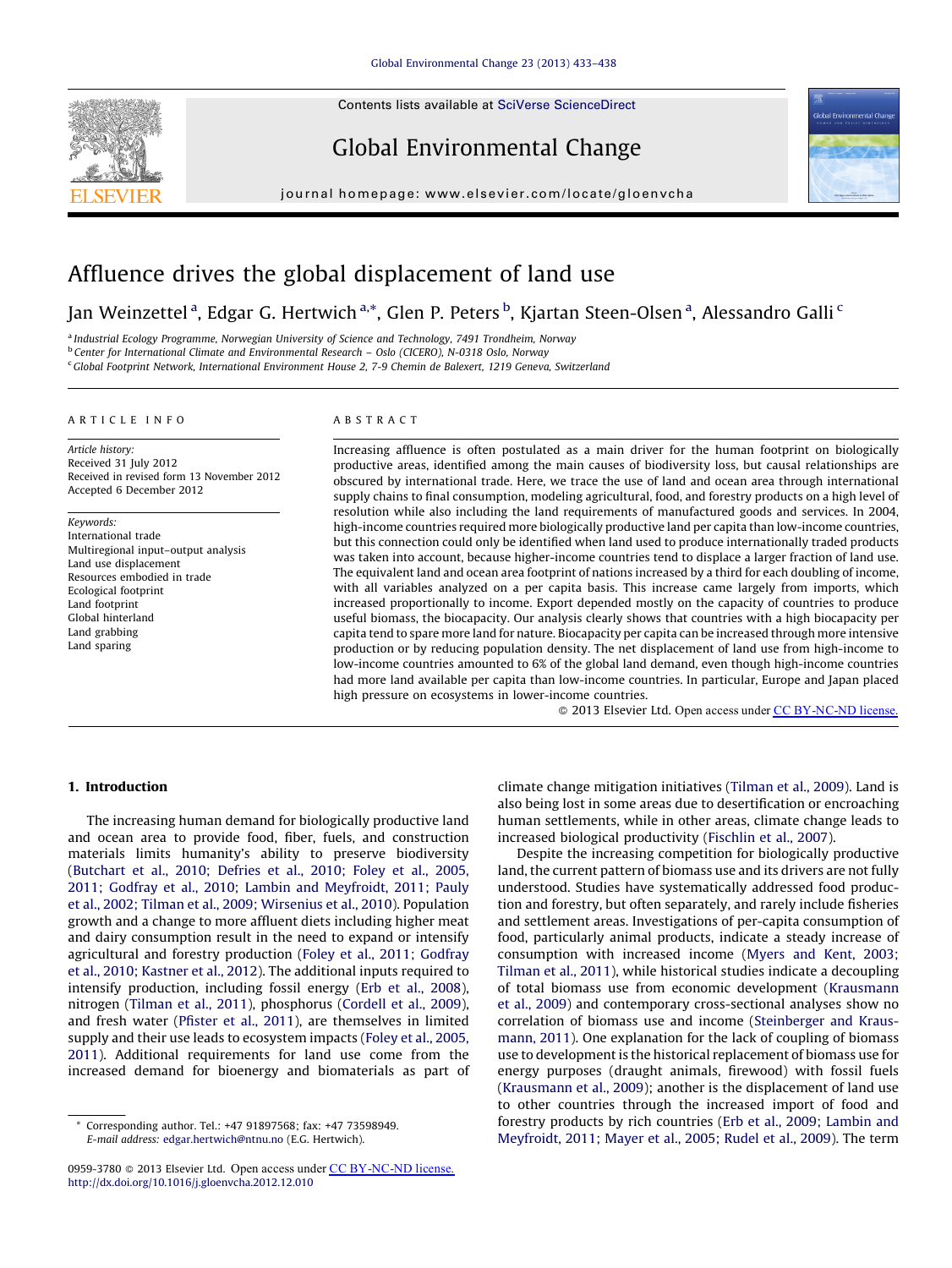displaced land use refers to the land use abroad caused by consumption originating from the country in question. Conversely, the foreign countries absorb land use, which is the land use inside a country for production of goods consumed abroad ([Meyfroidt](#page-5-0) et al., [2010\)](#page-5-0).

The objective of this study is to better understand the utilization of land by humans, including biomass derived from this land, for final consumption, as a function of affluence and resource endowment, taking into account production chains and international trade. As such, it aims to provide insight into the drivers of land use. The work is based on a novel hybrid input– output model that models land use as well as the production of and trade in agricultural and forestry products in physical terms while also considering these parameters in the manufacture of other commodities based on a global multiregional input–output model. We identified the displacement of land use through the international trade in primary and manufactured products as well as services and calculated the resulting national land footprints. We then tested in a cross-national analysis whether income, the availability of bioproductive land (biocapacity), and country size (as a proxy for the need to trade internationally) could explain the displacement and absorption of land use, the total land footprint, or the domestic land use for production.

#### 2. Materials and methods

The analysis of land utilization by humans for production and consumption is based on the following elements:

- (1) Land use and the production of and trade in primary agricultural and forestry products was based on data from the Food and Agricultural Organization of the United Nations (FAO, [2010\)](#page-5-0).
- (2) The actual land and ocean area utilized by humans was weighted according to its current productivity of usable biomass products, i.e. products of economic interest to people ([Wackernagel](#page-5-0) et al., 2002), by converting it into an equivalent area of global average productivity [\(Ewing](#page-5-0) et al., 2010), measured in global hectares (gha), similar to the Ecological Footprint [\(Wackernagel](#page-5-0) et al., 2002). We adopted the term ''land footprint'' to describe the equivalent land use required to satisfy consumption.
- (3) The use of primary agricultural and forestry products by economic sectors such as the manufacture of food products or furniture, and the use of land by sectors such as road transport was quantified based on several data sources documented in ([Weinzettel](#page-5-0) et al., 2011). The Global Trade Analysis Project's classification of a national economy in terms of 57 sectors was used. The resulting environmental extensions to the GTAPbased multiregional input–output (MRIO) model ([Peters](#page-5-0) et al., 2011a; [Weinzettel](#page-5-0) et al., 2011) trace the use of land and biomass by the world economy. The construction of these extensions is documented in [Weinzettel](#page-5-0) et al. (2011).
- (4) The MRIO model utilized was constructed based on the GTAP v.7 data ([Narayanan](#page-5-0) and Walmsley, 2008) and describes 94 individual countries and 19 'rest of' regions. The construction is described in Peters et al. [\(2011a\).](#page-5-0)
- (5) The linear algebra of a Leontief-type demand-pull input– output model was used to calculate the global production activity required to satisfy final demand in each country and to quantify the resulting biomass input and associated equivalent land use. The modeling is similar to the analysis of  $CO<sub>2</sub>$ embodied in trade (Peters et al., [2011b\)](#page-5-0), but the more detailed extensions allow us to trace traded agricultural commodities in the more detailed classification of the FAO database. The model results describe the land footprint of final consumption of each

country in terms of land type (cropland, pasture land, forestry land, marine land and built-up land) and country in which the land use happens. The results were aggregated to describe the land footprint of consumption, the displaced land use and absorbed land use.

(6) Multivariate regression analyses were conducted to establish potential relationships between dependent variables related to land-use, all described in per-capita terms, and independent variables. The dependent variables investigated were land footprint, displaced land use, absorbed land use, land use for production, and net displaced land use. The independent variables were per-capita GDP adjusted by purchasing power parity, per-capita domestically available bioproductive land area (biocapacity), reflecting the potential biomass production, and total land area of a country, reflecting the opportunity to trade with other countries. Analyses were conducted for both log-transformed variables and linear variables, except for net trade where a log-transformation of negative numbers was not possible. The least significant independent variable was eliminated from each regression, resulting in a bivariate regression analysis.

The supplementary data include more information on the data sources and conversions, the MRIO modeling, and the regression analysis, including a representation of the correlations between independent variables.

#### 3. Results

#### 3.1. Land use connected to consumption vs. production

The amount of biologically productive land required to satisfy the consumption per average inhabitant (land footprint per capita) varied widely across countries, from 0.4 gha/person (gha/p) for Bangladesh and Pakistan to 5.8 gha/p for Finland and 6.7 gha/p for Norway (Fig. S1). The most important countries in terms of total land footprint were the United States (13% of the global total; 3.5 gha/p), China (12%; 0.77 gha/p), and India (8%; 0.55 gha/p). The European Union's land footprint was 2.5 gha/p (16% of global total), compared to a global average of 1.2 gha/p and a global average per capita biocapacity of 1.8 gha/p (Fig. 1). The composition of individual land use types shows that land use for agriculture and



Fig. 1. Use of biologically productive land per capita in the EU27 and the 10 countries with the highest total land footprint. A region's footprint consists of a domestic component as well as an imported component – the land use displaced to other countries through imports. The total land use in a country equals the domestic component of its footprint plus land use absorbed through exports. The countries' contribution to the global total refers to the right axis.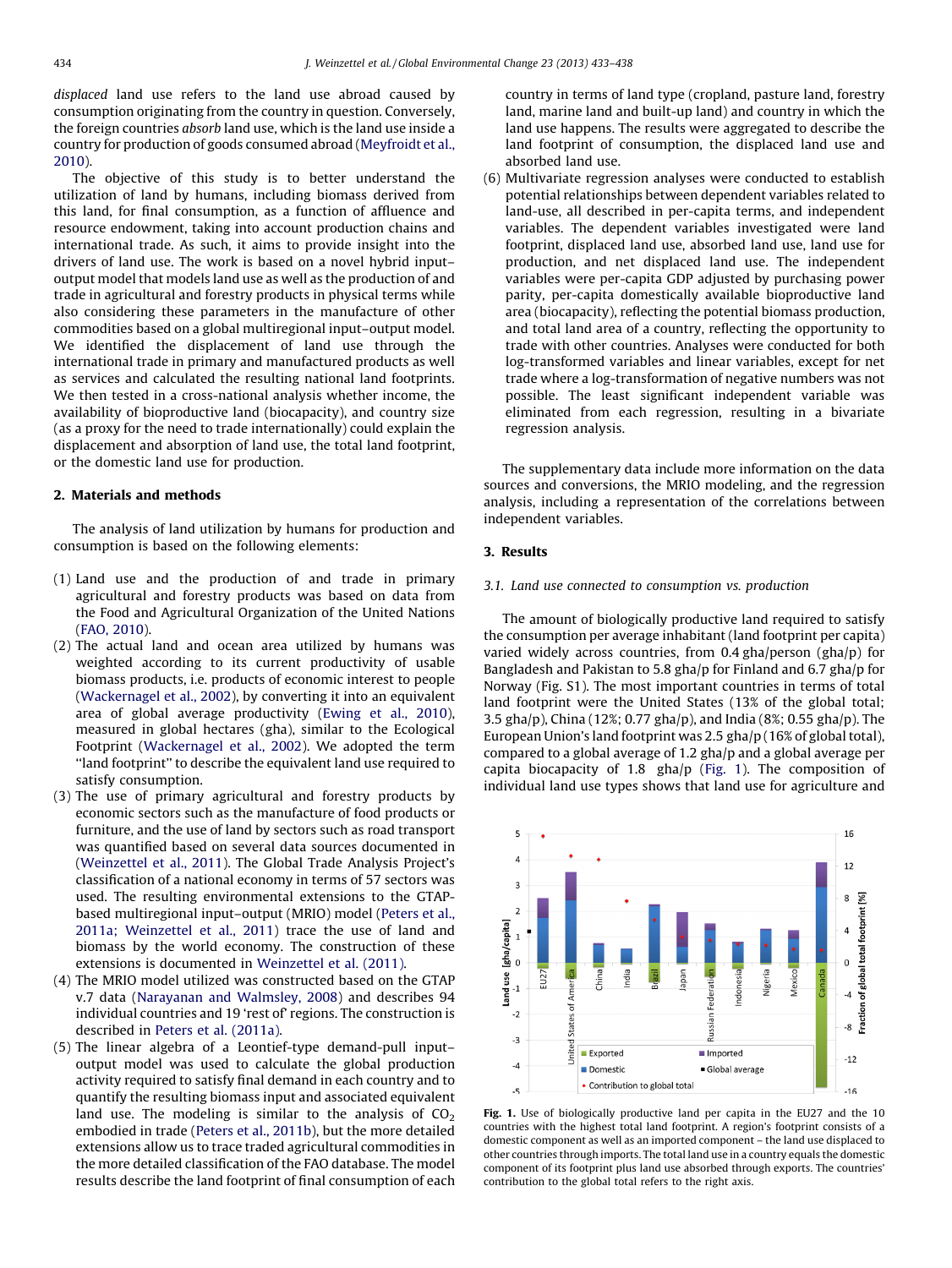#### <span id="page-2-0"></span>Table 1

Results of the multivariate regression analysis of the per capita equivalent land use of countries related to their consumption (land use footprint), imports (displaced land use), exports (absorbed land use), and production (domestic land use). The general form of the regression equation is  $F = kA^{\alpha}S^{\beta}$  for import and  $F = kA^{\alpha}S^{\beta}$  for production. export and consumption, with affluence A (GDP per capita in purchaser power parity), availability of biologically productive land B (gha/capita), and surface area S (km<sup>2</sup>). The correlations between the dependent variables (A, B, and S) are presented in Table S4. n represents the number of countries that have all the data available for the regression analysis.

| Measure              |          |                         | F-statistics | <i>p</i> -value              | Affluence $(\alpha)$               | Biocapacity $(\beta)$        | Surface area $(y)$ |
|----------------------|----------|-------------------------|--------------|------------------------------|------------------------------------|------------------------------|--------------------|
| Production<br>Export | 88<br>88 | 0.83<br>$0.73$ $\cdots$ | 212<br>117   | ${<}10^{-4}$<br>${<}10^{-4}$ | $0.07 \pm 0.07$<br>$0.38 \pm 0.14$ | $0.7 \pm 0.1$<br>$1 \pm 0.2$ | n.s.<br>n.s.       |
| Consumption          | 88       | $0.77$ $\cdots$         | 141          | ${<}10^{-4}$                 | $0.35 \pm 0.06$                    | $0.23 \pm 0.06$              | n.s.               |
| Import               | 91       | $0.90$ $\cdots$         | 406          | ${<}10^{-4}$                 | $\mathbf{1.0}\pm\mathbf{0.1}$      | n.s.                         | $-0.3 \pm 0.1$     |

 $p < 0.001$ .

forestry were the most important land use types providing mainly food products and products associated to shelter (Fig. S1). The very high footprint of some smaller countries is explained by the high consumption of fish (Norway) and forestry products (Finland), see Fig. S1. The contribution of livestock varied between 0.04 (Sri Lanka) and 2.2 gha/p (Australia), with an average of 0.3 gha/p. 28% of cropland was used for livestock, which is broadly consistent with Foley et al. [\(2011\).](#page-5-0) Pasture accounted for 0.14 gha/p or 12% of the land footprint of humanity. (See Fig. S2 and dataset.xls in the online supporting information for more country-level detail.)

The per capita land footprint is well explained by income and biocapacity (Table 1 and Fig. 2). The income and biocapacity elasticities of land footprint indicate that for each doubling of income, the land footprint increased by 35%; for each doubling of biocapacity, the footprint increased by 23%. The results of the land footprint analysis for consumption, however, contrast with the results of the analysis of biologically productive land and ocean area used for production, which are weakly correlated with income and strongly correlated with biocapacity (Table 1). The difference between this production perspective and the consumption perspective arises through land use displaced through international trade.

#### 3.2. Land footprint of trade

The land footprint displaced through international trade was significant on a global level, corresponding to 1.8 billion gha or 24% of the global land footprint in 2004. The net displacement through trade from high-income countries (defined here as OECD member states as of 2011) to lower-income countries (non-OECD members) corresponded to 6% of total global land footprint or 25% of the total footprint associated with internationally traded products. This displacement happened despite the fact that OECD countries, on average, have a higher per capita biocapacity than non-OECD countries (3.0 vs. 1.6 gha/p). The robustness of the reported net displacement of land use from high-income to low-income countries with respect to the definition of high income was investigated. Using purchasing power parity adjusted gross domestic product per capita (GDP-PPP/p) as an indicator for income, we varied the definition of a high income from USD10,000 to 25,000. Across this range, the net displacement from highincome to low income countries is quite stable, at 5.3–6.4% of the total global land footprint and peaking at \$20,000.

A more detailed understanding of the global trade patterns can be gained from investigating traded footprints per capita in



Fig. 2. Regression plots of per capita land footprint and displaced footprint of nations as a function of per capita GDP (top panels) and an additional variable (middle and bottom panels). The colors represent Sub-Saharan Africa ( ), South Asia ( ), South-East Asia ( ), Latin America and Caribbean ( ), OECD Europe ( ), North America ( ), Australia and New Zealand (**a)**, Middle East and North Africa (**a)**, Former Soviet Union (**b)**, China (**b)**, and South Korea and Japan (**b)**. (For interpretation of the references to color in this figure legend, the reader is referred to the web version of the article.)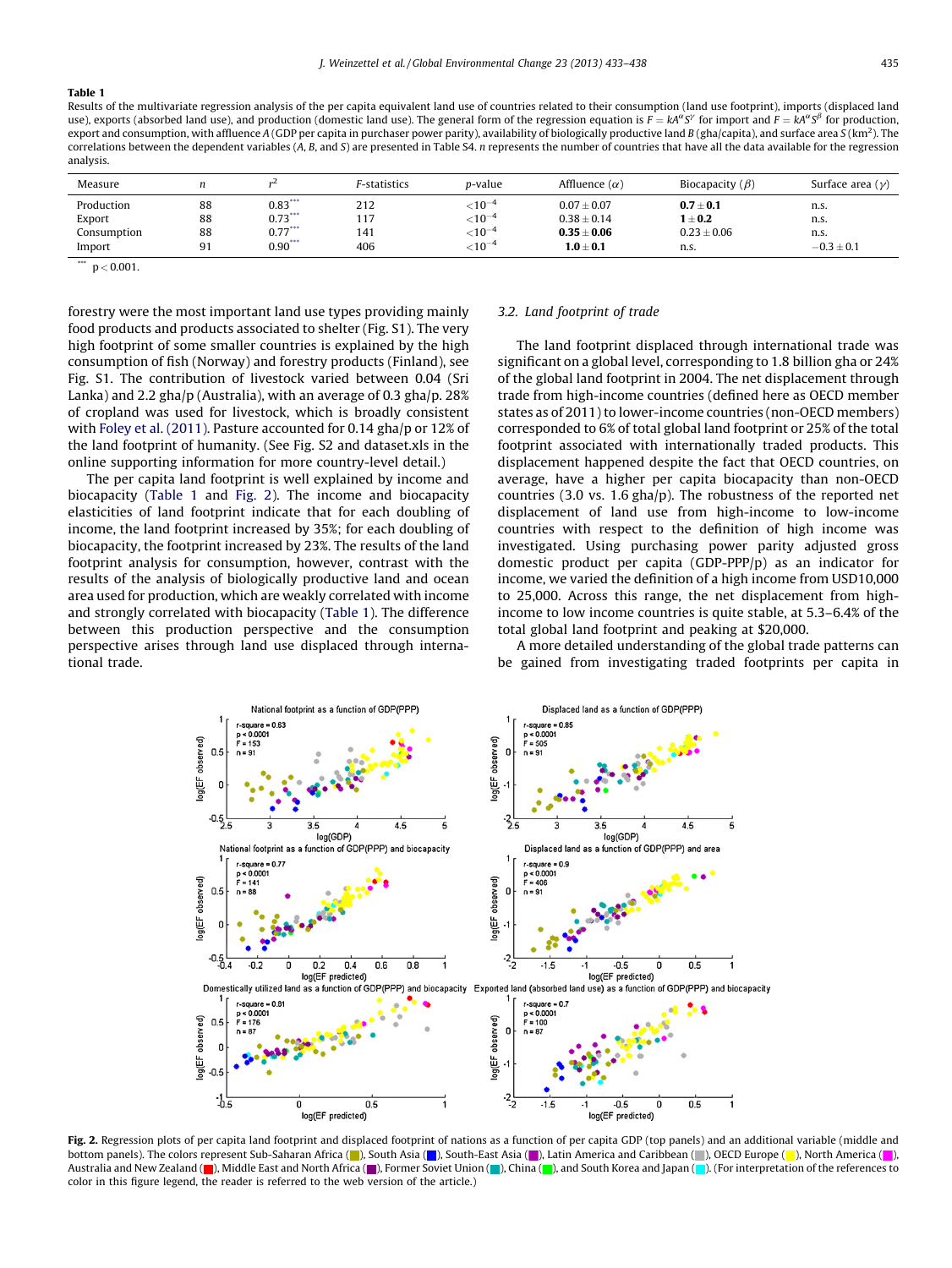

Fig. 3. Top ten net displacements of land use globally (exports minus imports), with the arrows indicating the direction of product flow. For this trade analysis, the countries of the world were aggregated into 11 regions, color coded on the map. Units are in million gha per year. The gross trade flows displayed in Fig. S2 show a substantial trade between North and South America. The definition of the regions is provided in the ''dataset.xls'' file, sheet ''trade regions''. (For interpretation of the references to color in this figure legend, the reader is referred to the web version of the article.)

relation to biocapacity per capita, income per capita, and country size. The regression analysis indicates that the land use displaced through trade, that is, the land use required for imports, varied proportionally with income (elasticity = 1) and was inversely related to country size [\(Table](#page-2-0) 1); small and high-income countries would import relatively more. Moreover, domestic land availability (high per-capita biocapacity) did not reduce the displacement of land through imports, but rather increased exports. The footprint of exports was proportional to biocapacity and increased, albeit less strongly, with income. As expected, high-income countries trade more, but land use connected to imports increases faster with income than that connected to exports. The displaced fraction of land footprint hence also increases with income. The densely populated, industrialized economies of Europe, Japan, and Korea caused the largest net demand on foreign land, predominantly to medium-income countries in Latin America, China, and Southeast Asia (Fig. 3). The biggest gross exporters of land were China, USA, Canada, and Brazil while the biggest gross importers were USA, Japan, Germany, and China (Fig. S2 and Table S3). For a more detailed analysis of the EU countries' land footprints, as well as their internal and external displacement of land use, see [Steen-](#page-5-0)Olsen et al. [\(2012\).](#page-5-0)

#### 4. Discussion

#### 4.1. Biomass use increases with income

Our results provide strong support for the hypothesis that biomass use increases with affluence, but that this is not necessarily readily apparent because of international trade (Erb et al., [2009;](#page-5-0) Lambin and [Meyfroidt,](#page-5-0) 2011; Mayer et al., 2005; Rudel et al., 2009). The cross-national analysis by [Steinberger](#page-5-0) and Krausmann (2011), which shows no dependence of biomass use on income, was based on apparent consumption and thus accounted for the import and export of biomass in kg but did not consider biomass waste and inputs connected to the production of traded biomass. A similar approach was also taken in the time series analysis ([Krausmann](#page-5-0) et al., [2009](#page-5-0)). The differing results can only be reconciled if there is a significant land footprint per unit traded biomass, where some biomass from the land may end up as waste or a low-value byproducts or may be concentrated through livestock.

# 4.2. Land conservation for biodiversity preservation

Recent research indicates that a strategy of land conservation can protect more species than land sharing involving less intensive production methods ([Phalan](#page-5-0) et al., 2011). [Meyfroidt](#page-5-0) et al. (2010) used time series to analyze seven tropical countries that have undergone a transition from deforestation to reforestation. Their results showed that the conservation of natural landscapes involved a shift in the trade of agricultural and forestry products towards a larger net displacement, partially offsetting the gains of domestic nature protection through increased use of nature in other countries. In an analysis of factors causing deforestation in 41 tropical countries, [Defries](#page-5-0) et al. (2010) showed that deforestation can be explained in part by urbanization, which is a sign of economic development, and the net export of agricultural products. While our cross-sectional analysis does not capture these dynamics, it still provides important insights into the question of land conservation.

Across our data set, with a doubling of per-capita biocapacity, the actual land use increased by only 70%, indicating that a larger share of land is set aside for nature if there is a lower population density or more productive land. Of the additional land use associated with a doubling of biocapacity, 60% went to export, while only 40% to increased domestic consumption (Table S1). This finding supports the conclusion that export production causes important pressures on land use and thus biodiversity in less populous countries. Our snapshot offers limited insight into a future development with increasing affluence and population and increasing biocapacity due to the intensification of agriculture and forestry. In most regions, population growth has been balanced by increases in agricultural productivity over a 40-year-time period. The total demand for cropland, however, has increased as a result of a shift to more affluent, protein-based diets ([Kastner](#page-5-0) et al., 2012). Moreover, our analysis shows that the demand for forestry products and especially seafood is even more dependent on income, with income elasticities of 0.4 and 0.7, respectively, compared to 0.25 for cropland. Ifforestry and fish production cannot be intensified to a greater extent than crop production, pressure on biodiversity from these activities will increase faster than from agriculture.

A linear regression (Table S1) indicates that the net displacement of land varies most strongly with biocapacity ( $-0.23 \pm$ 0.05 gha/p net displacement per gha/p biocapacity, normalized regression coefficient of 0.7) but increases with 0.1–0.4 gha/p for each additional \$10,000 in income per person (95% confidence interval, normalized regression coefficient of 0.25). This increased net displacement constitutes about one third of the additional land footprint with increasing wealth. Other countries must absorb the land use displacement caused by the current income and population growth in most countries. This paradox suggests that current patterns of net displacement cannot be sustained in the future and must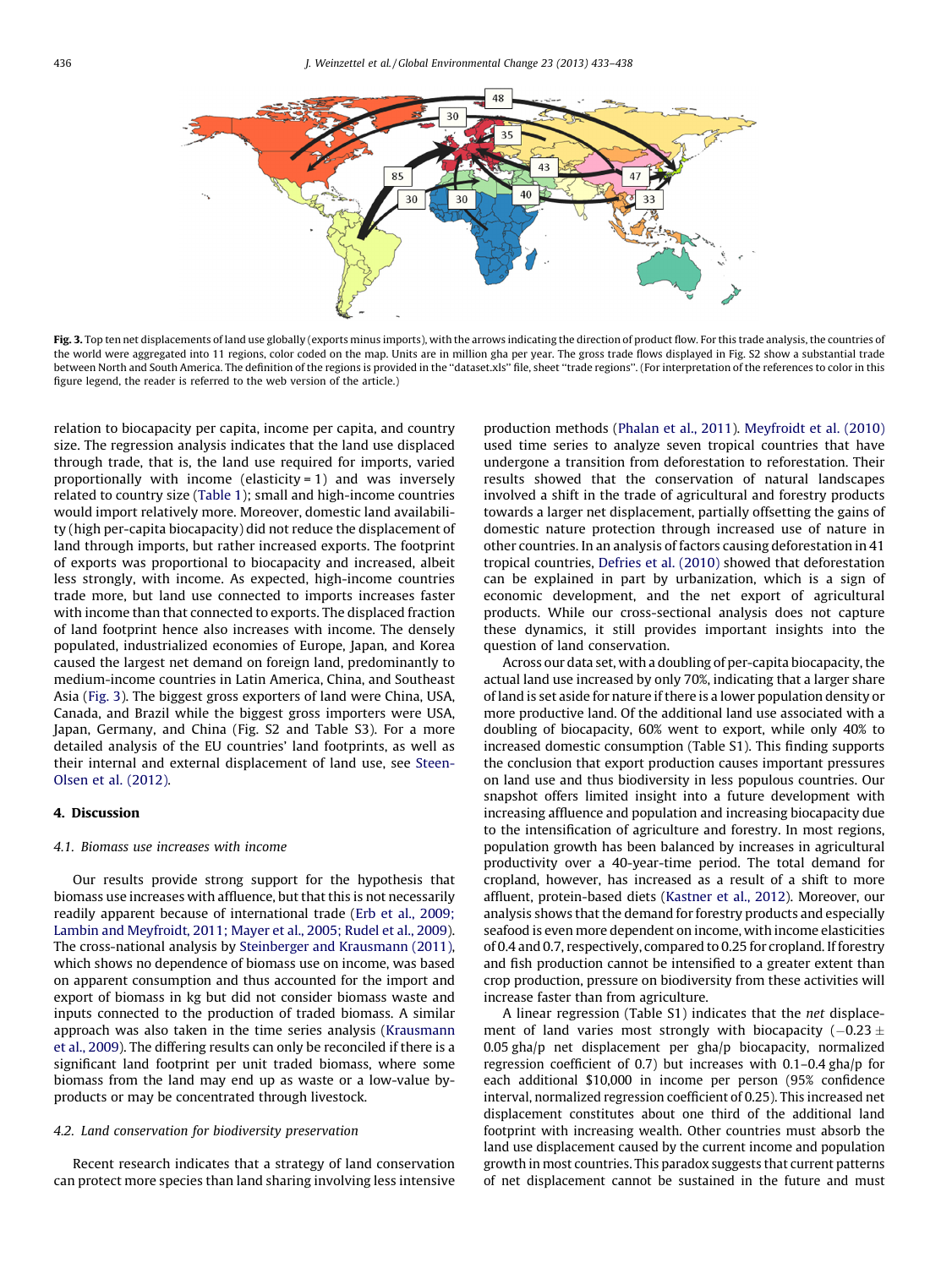already be changing. Given the key findings that increasing net displacement is associated with the forestry transition [\(Meyfroidt](#page-5-0) et al., [2010](#page-5-0)) and decreased net displacement with deforestation ([Defries](#page-5-0) et al., 2010), a reduced scope for future net displacement limits our ability to protect biodiversity. These negative dynamics could only be changed if either economic growth was decoupled from increasing land footprint requirements or if the land productivity gains in less affluent countries was accelerated such that it surpasses increased requirements due to population and economic growth.

# 4.3. Future land use

Using individual country population and GDP projections following ([Tilman](#page-5-0) et al., 2011) and adjusted per-capita biocapacity (considering population increase), our regression equation would yield a 70% increase in the global land footprint by 2050 compared to 2004. This does not take into account the potential additional demands on land use for bioenergy and biomaterials given climate mitigation efforts. This extrapolation is based on current global hectares and does not take into account a possible and likely productivity increase. It is, however, a measure and reflection of the increasing pressure on land that can only be met through intensification or expansion. Without productivity increases, the area of unexploited bioproductive land would be reduced from 34% to 6% of global biocapacity. Without considering the increase in population density reflected in the per-capita biocapacity variable, the global land footprint would increase by 85%, which is roughly in line with the doubling of food demand projected by [Tilman](#page-5-0) et al. [\(2011\).](#page-5-0) Our projected increase of 40% by 2030 provides independent support for the ''business as usual'' scenario by [Wirsenius](#page-5-0) et al. [\(2010\)](#page-5-0). Our analysis hence supports the notion that increased biomass demand and the resulting land use present an important sustainability challenge that is caused by a combination of population growth and increasing affluence.

#### 4.4. Sharing responsibility

The translocation of environmental pressures through international trade (e.g., via land use displacement) has only recently received attention and is confounding the issue of responsibility in international policy making. Peters et al. [\(2011b\)](#page-5-0) demonstrated that countries with emissions reduction obligations (Annex B of the Kyoto Protocol) have displaced an increasing share of their  $CO<sub>2</sub>$ emissions to countries without emissions caps. By connecting species threats as recorded in Red Lists to economic activity in a multiregional input–output model, [Lenzen](#page-5-0) et al. (2012) showed that international trade was responsible for 30% of the identified threats to animal species. Species threats connected to international trade occurred primarily in developing countries and were caused by exports of agricultural and forestry products to highincome countries. Our results broadly support these findings ([Lenzen](#page-5-0) et al., 2012) by linking this phenomenon to a plausible mechanism for biodiversity loss [\(Hertwich,](#page-5-0) 2012), although multiple variables are acknowledged to play a role in biodiversity decline ([Mooney](#page-5-0) et al., 2005).

The observed pattern of displacement of environmental pressures raises the issue of co-responsibility of high-income countries for losses of biodiversity and ecosystem services in lowincome countries. It provides a strong rationale for mechanisms by which high-income countries can contribute to the protection of biodiversity. In the negotiations under the UN Framework Convention on Climate Change (UNFCCC), the issue of responsibility has been translated to a modest funding of both adaptation and mitigation measures in developing countries.

Two important international mechanisms for biodiversity conservation are already being developed: one addresses land conservation through payments for Reducing Emissions through Reduced Deforestation and Forest Degradation in developing countries (REDD+) and similar payments for ecosystem services ([Kinzig](#page-5-0) et al., 2011). The other mechanism is certification schemes for sustainable bioresource use, such as those provided through the Marine Stewardship Council, the Forest Stewardship Council and various biofuels certification initiatives ([Butchart](#page-5-0) et al., 2010; [Phalan](#page-5-0) et al., 2011). While the effectiveness of these mechanisms is still limited, the mutual self-interest of and benefit received by both high-income and low-income countries dictates a systematic extension of these mechanisms.

There is, however, a fundamental question of whether biodiversity conservation efforts through the protection of selected areas or the cessation of particularly high-impact practices can ever be sufficient ([Hertwich,](#page-5-0) 2012). Our research has shown that total per-capita biomass use rises monotonically with income, and even if some areas are set aside or sustainably managed, indirect land use change as identified in the biofuels debate causes an overall increase of the pressure on land [\(Searchinger](#page-5-0) et al., 2008). Both intensification and land use expansion tend to impact biodiversity.

# 4.5. Sharing the planet

For a large fraction of the very poor population, subsistence agriculture and pasturalism constitute the most important sources of food. The poor often hold no formal title to the land on which they live and make their livelihood. Increasing demand for foreign land due to increasing income and population in high and medium income countries puts an increasing pressure on subsistence land use, as evidenced through land grabbing [\(Cotula](#page-5-0) et al., 2009), potentially depriving the very poor of their ability to support themselves. Our analysis suggests that this pressure will increase unless the trend of increasing displacement of land use linked to increasing affluence and decreasing per capita biocapacity can be stopped. It is paradoxical that a development that increases the economic value of the productive resource of poor farmers and herders is also a threat to them; the recognition and formalization of traditional land ownership could theoretically alleviate some of these problems.

To reverse the trend of an increasing resource demand by rich countries, Kitzes et al. [\(2008\)](#page-5-0) suggested the expansion of the ''contraction and convergence'' framework ([Meyer,](#page-5-0) 2000) used in the global debate on carbon emissions to the wider range of ecological demands humans are placing on the planet. Sustainable intensification ([Foley](#page-5-0) et al., 2011) can certainly meet part of the unmet biomass demand; however, at one point, our land footprints will have to stop growing and, for the sake of biodiversity conservation and the sharing of global resources, may have to decline in some rich countries.

# Acknowledgements

Funding for this work was provided by the EU 7th framework program (Grant no. 227065) and NTNU. We would like to thank Mark Huijbregts, Pekka Kauppi, Arnold Tukker, and Mathis Wackernagel and two anonymous for useful feedback on earlier versions of the manuscript, and Christine Hung for language editing.

#### Appendix A. Supplementary data

Supplementary data associated with this article can be found, in the online version, at [doi:10.1016/j.gloenvcha.2012.12.010.](http://dx.doi.org/10.1016/j.gloenvcha.2012.12.010) More information can be found in the online calculator tool [http://](http://www.carbonfootprintofnations.com/) [www.carbonfootprintofnations.com](http://www.carbonfootprintofnations.com/).